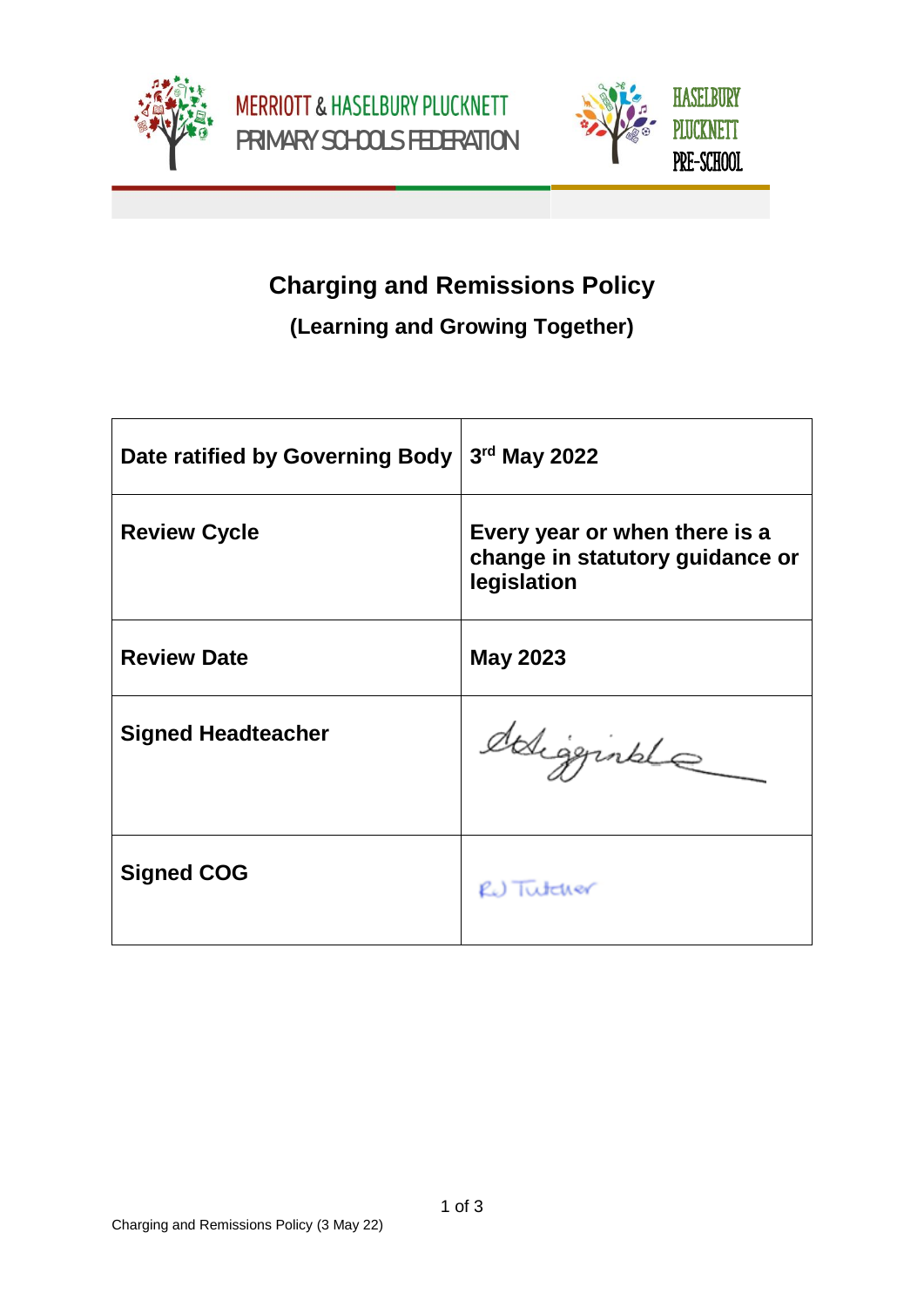



**1. Aim** The aim of this policy is to set out what charges may be made for activities, what remissions will be implemented and the circumstances under which voluntary contributions will be requested from parents.

**2. Residential School Visits** We may charge for the cost of board and lodgings during overnight school trips, but the charge will not be more than the accommodation actually costs. Parents who are in receipt of certain benefits will not be required to pay. Parents should contact the school for further information.

**3. Music Tuition** Charges may be made when the tuition is not an essential part of:

- a. the National Curriculum.
- b. a public examination syllabus.

c. first access to the Key Stage 2 instrumental and vocal tuition, Wider Opportunities programme such as we use in Year 4.

**4. Examinations** No charge will be made for entering pupils for public examinations that are on the National Curriculum. Currently this is not applicable as both schools within the Federation are first schools.

**5. Breakages and Replacements** We may charge for breakages and replacements as a result of damages caused willfully or negligently by pupils.

**6. Extra-Curricular Activities and School Clubs** We may charge for extra-curricular activities and after and before school clubs.

**7. Voluntary Contributions** We may ask parents for voluntary contributions towards the cost of:

- a. any activity which takes place during school hours including educational visits (trips).
- b. school equipment.
- c. transport provided in connection with an educational visit.

d. The contribution is voluntary and pupils of parents who can't, or don't want to, contribute will not be excluded from the activity or using certain equipment. Where there are not enough voluntary contributions to make the activity possible, and there are no other ways to get funds, we may cancel the activity or not be able to buy certain equipment.

**8. Refunds** Refunds will be made where plans or programmes have to be changed, less any preparation costs already incurred.

## **9. Haselbury Plucknett Pre-School**

a. Core sessions are: Morning: 9am – 12 noon (3hours), Afternoon: 12.00pm - 3.00pm (3hours). If a child stays for lunch a packed lunch and drink will need to be provided.

b. All hours must be paid for either by means of Early Years funding or via our school payment system. Work scheme childcare vouchers are accepted. The preschool is also part of the government's tax-free childcare scheme. Contact the administration office for details.